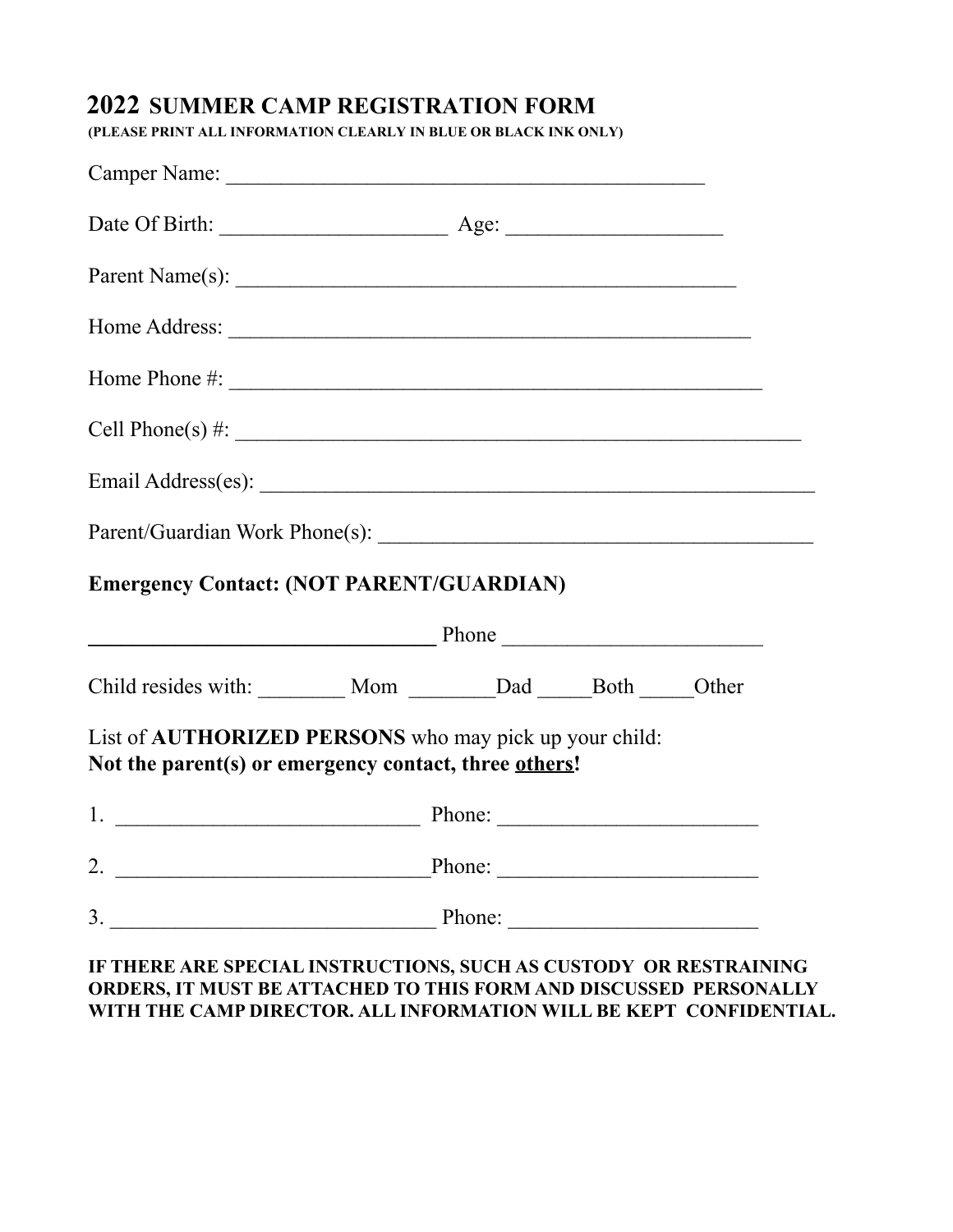# **2021 CAMPER INFORMATION FORM 2022***Please print all information clearly.*

| Name of camper:                                             |
|-------------------------------------------------------------|
|                                                             |
| Does your camper have siblings? YES/NO                      |
|                                                             |
| <u> 1989 - Johann Stoff, amerikansk politiker (d. 1989)</u> |
| Will a sibling(s) be in camp with your child? YES/NO        |
| Is this your child's first experience with camp? YES/NO     |
| If no, how many years has your child attended summer camps? |
|                                                             |
|                                                             |
| <u> 1989 - Johann Stoff, amerikansk politiker (d. 1989)</u> |
| Please describe your child.                                 |
|                                                             |
|                                                             |

Please let us know any other information important for us to know to better serve child and enhance their camp experience.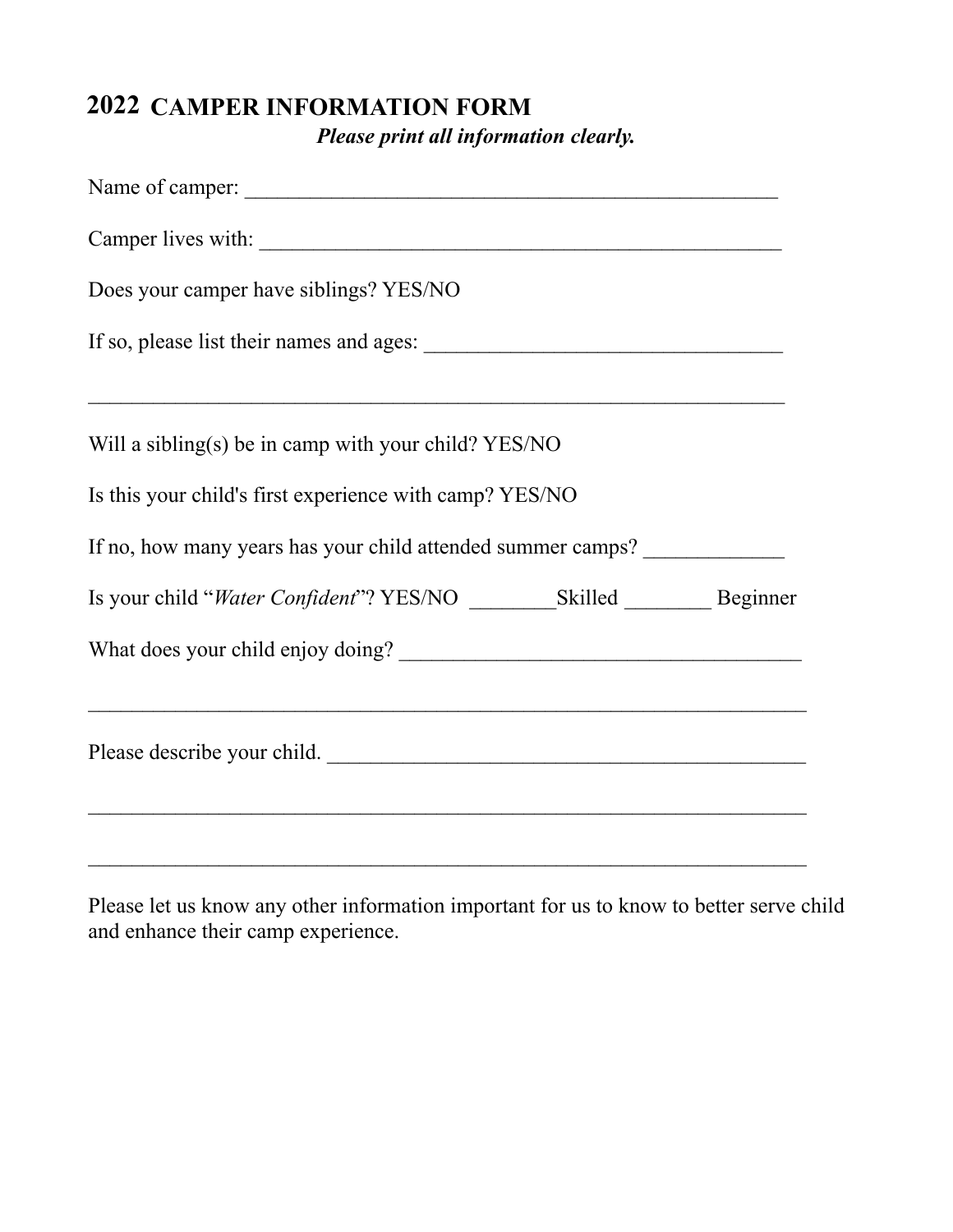### **2021 PARENT AUTHORIZATION FORM 2022 PLEASE INITIAL/SIGN ALL INFORMATION CLEARLY.**

### NAME OF CAMPER:  $\blacksquare$

Although the **WBC/DWD** does not discriminate on any basis, we do reserve the right at its sole discretion to refuse any application or dismiss a child from camp. **NO REFUND WILL BE MADE OF FEES IF THE CHILD HAS ATTENDED ANY PART OF THE CAMPING PERIOD.**

I give **WBC/DWD** permission to *photograph* and/or *videotape* my child for public relations and/or marketing purposes. Photos will remain archived at the **WBC/DWD** and can be used for promotional purposes without notification.  $(Initial)$ 

I give permission for **WBC/DWD** to *transport* my child off camp property for the purpose of trips or medical care. I understand that a schedule of events will be available to me and that all events are schedule to change due to weather and/or scheduling conflicts without notice. (Initial)

I give **WBC/DWD** permission to *search* my child's belongings with the camper present, if a safety investigation requires it. (Initial)

I give my child permission to *participate* in all camp activities unless otherwise indicated on Camper Medical form.  $(Initial)$ 

I authorize the camp management to act as the agent of the parents in any emergency situation or to administer basic first aid for the health and welfare of the camper. I am responsible for the expenses involved, if the services of a physician or hospital are required. (Initial)

#### HOSPITAL PREFERRED \_\_\_\_\_\_\_\_\_\_\_\_\_\_\_\_\_\_\_\_\_\_\_\_\_\_\_\_\_\_\_\_\_\_\_\_\_\_\_\_\_\_\_\_\_

#### *Note: We will try our best to honor the preference, however, if an emergency occurs, we will take Note: We will try our best to honor the preference. However, if an emergency occurs, we will takeyour child to the nearest triage facility!*

Please notify the camp director if your child has been recently exposed to any communicable disease(s) or out of country visits in the weeks before camp, or will do so during any part of the encampment period.

#### **I have read, understand, and agree to the above terms.**

\_\_\_\_\_\_\_\_\_\_\_\_\_\_\_\_\_\_\_\_\_\_\_\_\_\_\_\_\_\_\_\_\_\_\_\_\_\_\_\_\_\_\_\_\_ Date \_\_\_\_\_\_\_\_\_\_\_\_\_\_\_\_\_\_\_\_\_\_\_\_\_\_

*(Parent/Guardian's FULL Signature)*